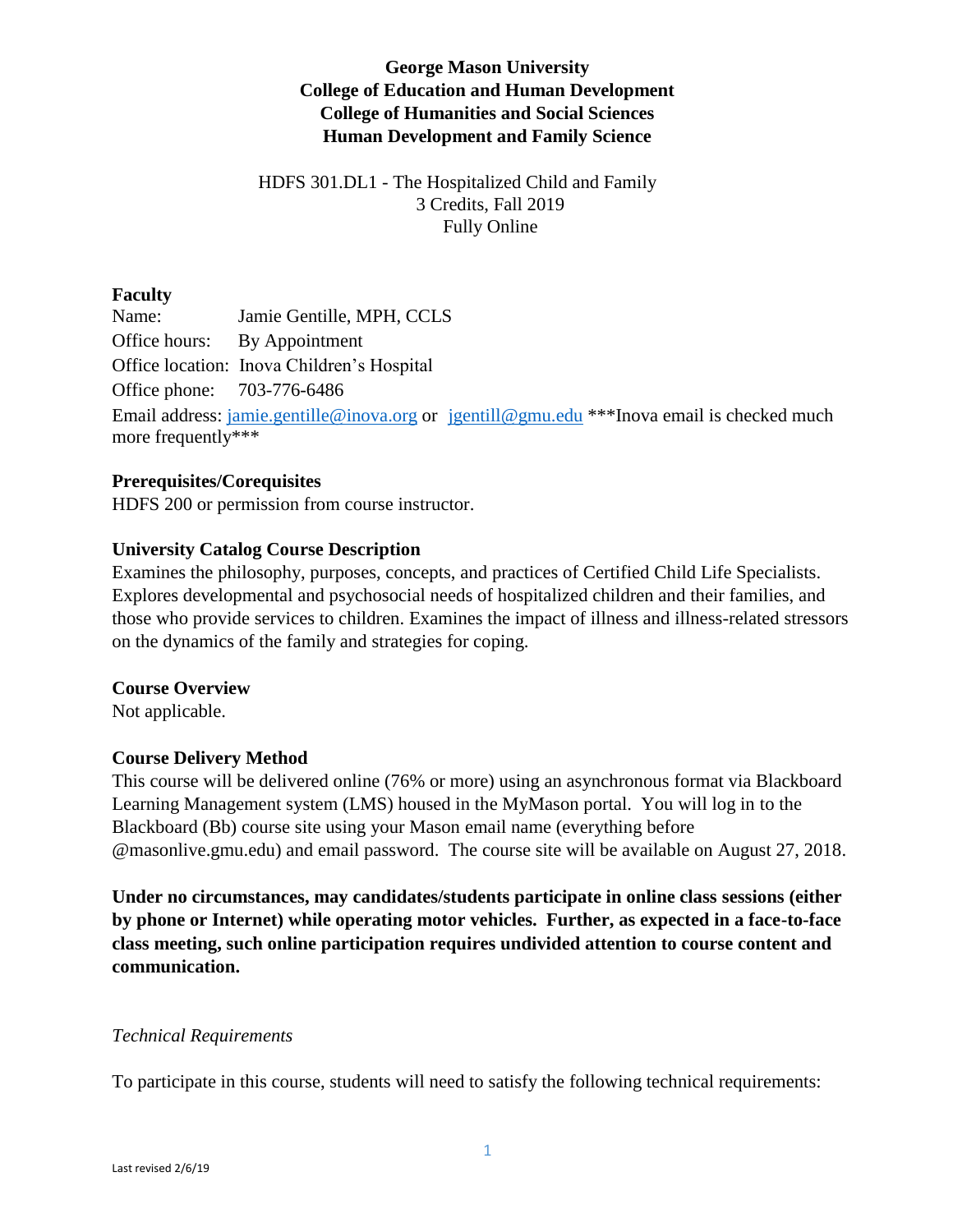- High-speed Internet access with a standard up-to-date browser, either Internet Explorer or Mozilla Firefox is required (note: Opera and Safari are not compatible with Blackboard).
- Students must maintain consistent and reliable access to their GMU email and Blackboard, as these are the official methods of communication for this course.
- Students may be asked to create logins and passwords on supplemental websites and/or to download trial software to their computer or tablet as part of course requirements.
- The following software plug-ins for PCs and Macs, respectively, are available for free download:
	- o Adobe Acrobat Reader: <https://get.adobe.com/reader/>
	- o Windows Media Player: https://support.microsoft.com/en-us/help/14209/getwindows-media-player
	- o Apple Quick Time Player: [www.apple.com/quicktime/download/](http://www.apple.com/quicktime/download/)

# *Expectations*

- Course Week: Because asynchronous courses do not have a "fixed" meeting day, our week will start on Monday, and finish on Sunday.
- Log-in Frequency:

Students must actively check the course Blackboard site and their GMU email for communications from the instructor, class discussions, and/or access to course materials at least twice per week.

• Participation:

Students are expected to actively engage in all course activities throughout the semester, which includes viewing all course materials, completing course activities and assignments, and participating in course discussions and group interactions.

- Technical Competence: Students are expected to demonstrate competence in the use of all course technology. Students who are struggling with technical components of the course are expected to seek assistance from the instructor and/or College or University technical services.
- Technical Issues:

Students should anticipate some technical difficulties during the semester and should, therefore, budget their time accordingly. Late work will not be accepted based on individual technical issues.

Workload:

Please be aware that this course is **not** self-paced. Students are expected to meet *specific deadlines* and *due dates* listed in the **Class Schedule** section of this syllabus. It is the student's responsibility to keep track of the weekly course schedule of topics, readings, activities and assignments due.

• Instructor Support:

Students may schedule a one-on-one meeting to discuss course requirements, content or other course-related issues. Those unable to come to a Mason campus can meet with the instructor via telephone or web conference. Students should email the instructor to schedule a one-on-one session, including their preferred meeting method and suggested dates/times.

• Netiquette:

The course environment is a collaborative space. Experience shows that even an innocent remark typed in the online environment can be misconstrued. Students must always re-read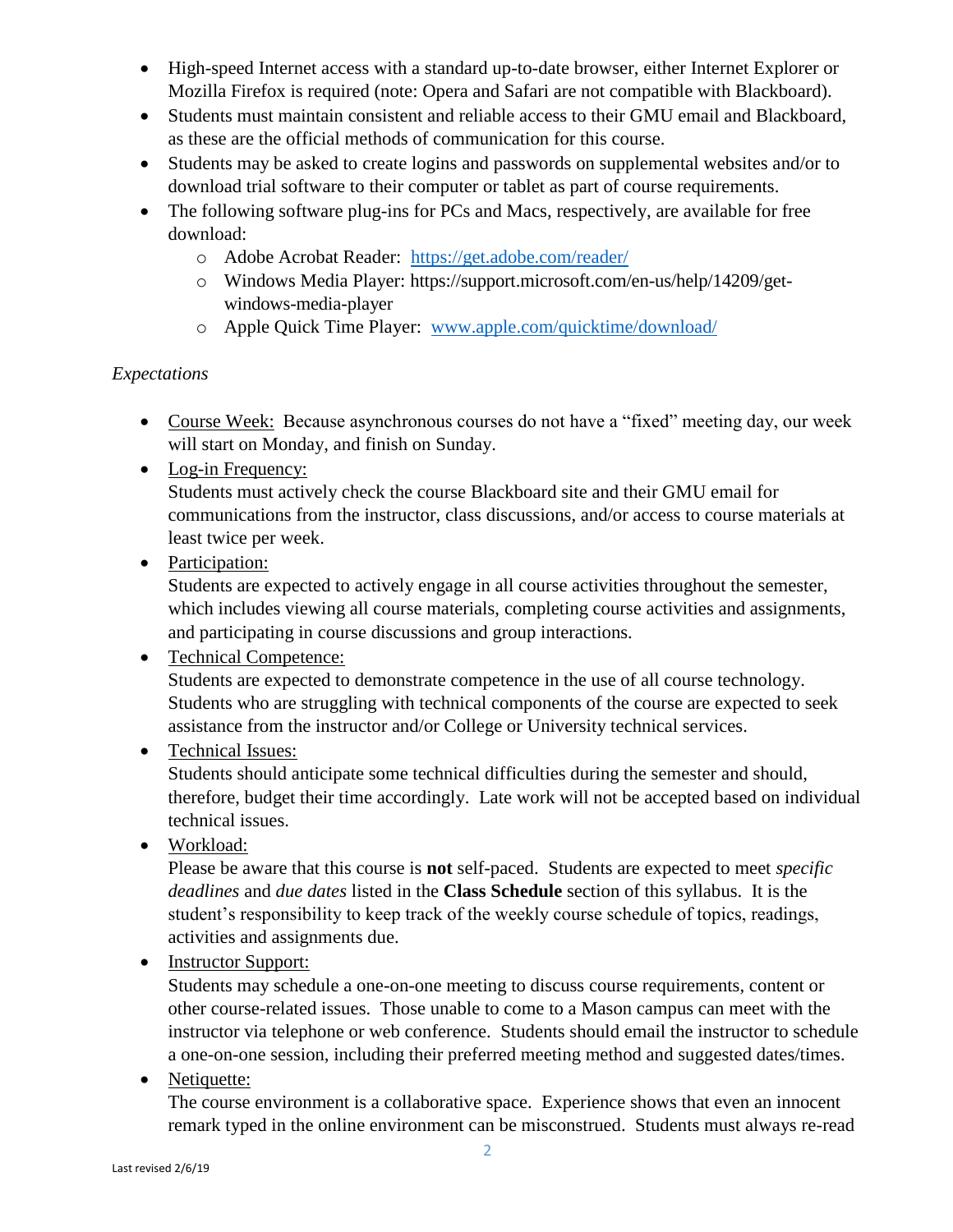their responses carefully before posting them, so as others do not consider them as personal offenses. *Be positive in your approach with others and diplomatic in selecting your words*. Remember that you are not competing with classmates, but sharing information and learning from others. All faculty are similarly expected to be respectful in all communications.

• Accommodations:

Online learners who require effective accommodations to insure accessibility must be registered with George Mason University Disability Services.

# **Learner Outcomes or Objectives**

This course is designed to enable students to understand the following:

- 1. Association of Child Life Professionals (ACLP) Official Documents
- 2. Typical infant, child and adolescent responses to illness, injury and health care
- 3. Family Centered Care
- 4. Common sibling and parent responses to illness, injury or death of a child in a family
- 5. Psychosocial interventions in a healthcare environment, including therapeutic play and preparation
- 6. The impact of illness, pain, suffering, coping and resilience
- 7. The scope of practice of a child life specialist.
- 8. ACLP Professional Standards**,** focusing specifically on "the ability to represent and communicate child life practice and psychosocial issues of infants, children, youth and families to others."

## **Required Texts**

Gentille, J.E. (2013) *Surviving HIV: Growing Up a Secret and Being Positive* (Reston, VA): Author

Thompson, R. (2009). *The handbook of child life: A guide for pediatric psychosocial care.* Springfield, IL, Charles C. Thomas.

### **Recommended Readings**

Rollins, J., Bolig, R., & Mahan, C. (2005). *Meeting children's psychosocial needs across the healthcare continuum.* Austin, TX, Pro-Ed.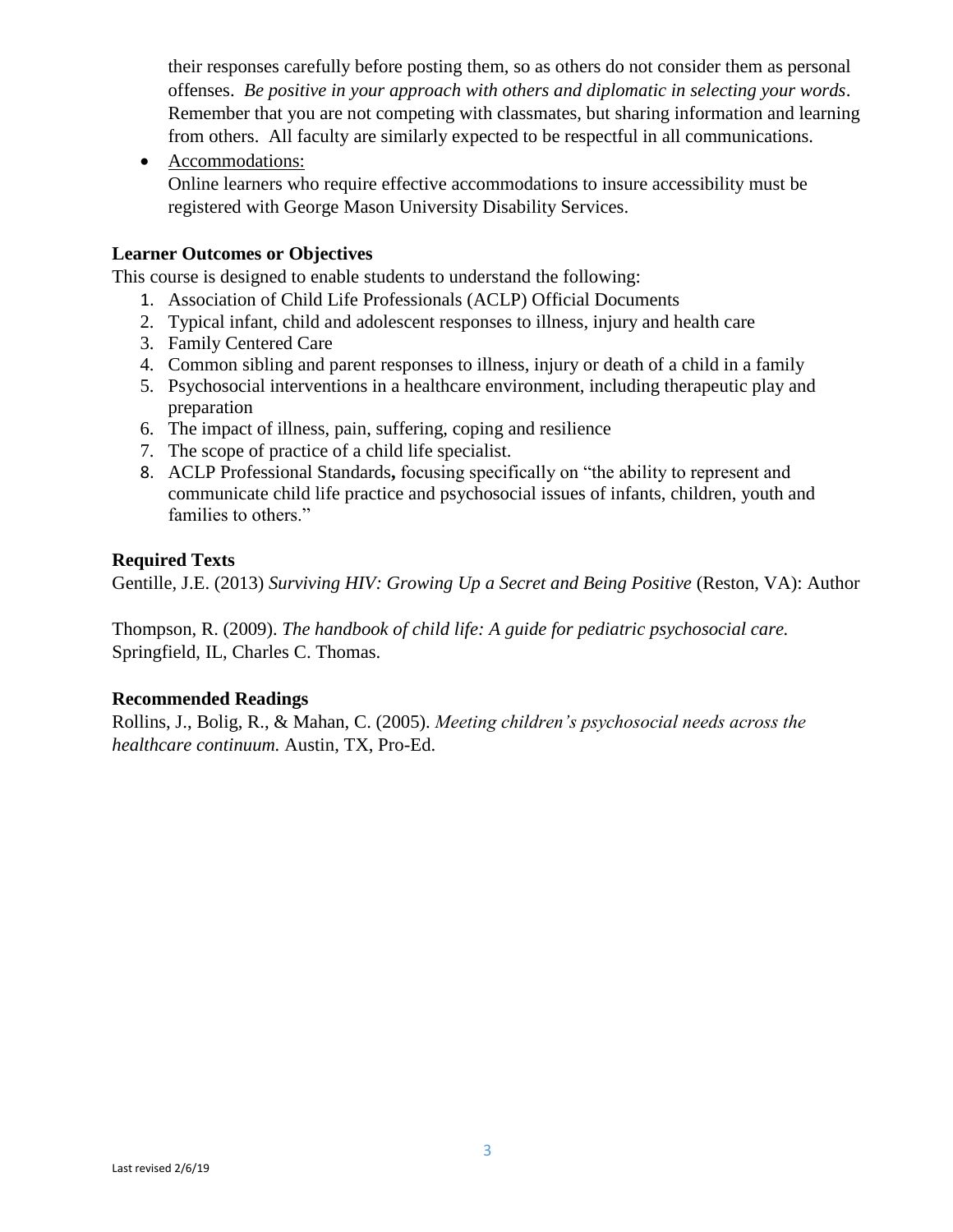| <b>Assignments</b>       |                                           |               |
|--------------------------|-------------------------------------------|---------------|
|                          | Due Dates (by 11:59pm)                    | <b>Points</b> |
| Dialogic Posts on BB     | Intro: Wed, 8/28                          | 20            |
|                          | Post 1: Wed, 9/11; Response:<br>Sat, 9/14 |               |
|                          | Post 2: Wed, 10/2; Response:<br>Sat, 10/5 |               |
|                          | Post 3: Wed, 11/24                        |               |
| Quizzes (10 points each) | Quiz 1: Sun, 9/29                         | 20            |
|                          | Quiz 2: Sun, 11/17                        |               |
| Homework Assignments (20 | HW 1: Sun, 11/3                           | 40            |
| points each)             | HW 2: Sun, 12/8                           |               |
| Final Exam               | Sun, 12/15 (available on<br>12(0)         | 20            |
| <b>TOTAL</b>             |                                           | 100           |

## **Course Performance Evaluation**

Students are expected to submit all assignments on time via Blackboard.

## **Assignments and Quizzes/Exams**

### **Content Modules – 3 modules total**

This course will utilize 3 content modules. Within these modules, all the relevant course material will be available in the format of readings, power point presentations, and additional links. This content will be incorporated into all online discussions, quizzes, and projects. It is critical for students to review all content on each module in a timely manner. Following a traditional classroom model, each module contains several "in class" lecture presentations that are based on your readings and also include information gleaned from other sources. It is imperative that you view each module to prepare for discussions, quizzes and projects.

**I. Dialogic Posts** (*20 points*)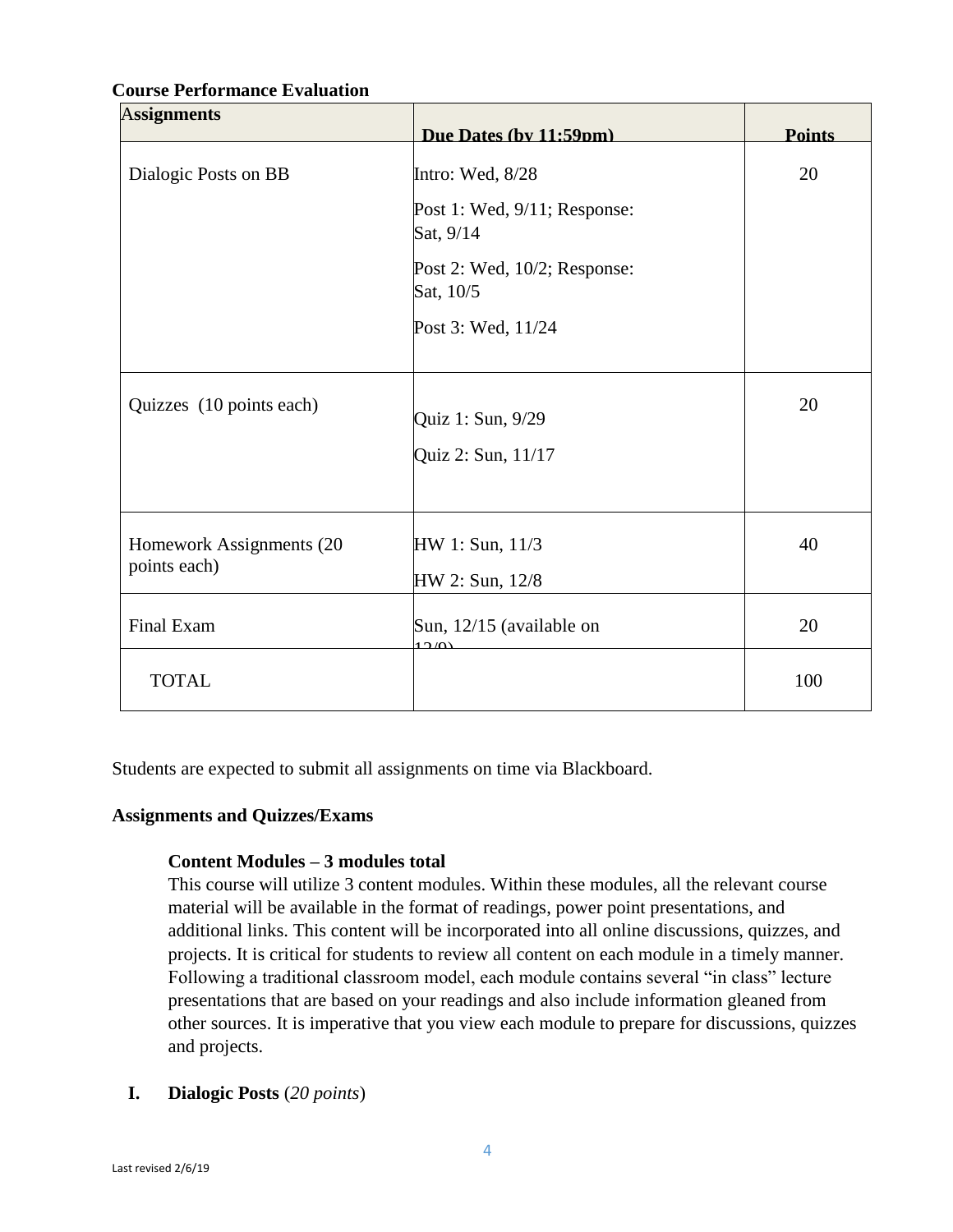There will be one introduction post and three dialogic posts to a series of discussion questions. You are asked to participate in these "class discussions" by addressing the question and expanding upon a classmate's posting.

**Requirements of Posts:** To earn full credit for each discussion, you will need to answer each question posted by the instructor and post at least one additional response to a classmate's post, with the exception of Post 3 (Reflection on Memoir), in which you are not required to post a response to another student's post. This means that you must complete at least 2 posts (within the one-week period allotted for posts and responses.) Each original post **should include references** to your readings and other sources to enrich the discussion. You will not receive full credit if your original post does not have references.

**Evaluation of Discussion Posts:** I consider three categories that are important for building a learning community through group discussions: **1) promptness and initiative**, **2) quality of posting in terms of relevance and contribution to the learning community**, and **3) use of references**. Each post is worth 6 points, and the introduction post is worth 2 points.

- Promptness and initiative: Student responds in a timely manner to the discussion questions posted, leaving adequate time for fellow students to reply and engage in a meaningful dialogue about the questions and responses. Please be kind to your groupmates and do not wait until the last minute to participate in the discussions. *(3 points)*
- Quality of posting: Responses to the instructors question should be at least 3 paragraphs in length (remember a paragraph must be no less than 3 sentences long) and must directly reference either module notes, readings, or other research in your response. Inadequate responses or responses that do not cite course resources will not receive full credit. I will give you feedback early on so you understand the depth and breadth or expected responses. *(3 points)*

Discussions are asynchronous, which means that you will have time to read and respond at any time during the 1-week window that the discussions are available. You do not have to respond at the same exact time as everyone else in class. **Discussion windows will close at the end of the 1-week period on Saturday evening at 11:59pm.** Refer to the course calendar for "due by" dates. You must receive permission from instructor to submit assignments late.

# **Here are the POST TOPICS and QUESTIONS:**

### **INTRODUCTION POST: Welcome students!**

Please introduce your class and share the following information:

- Your name
- Where you are from
- Why you decided to take this course
- What (if any) first-hand experience you have with the child life profession
- What you are hoping to get out of this course
- Something interesting about yourself that you'd like your classmates to know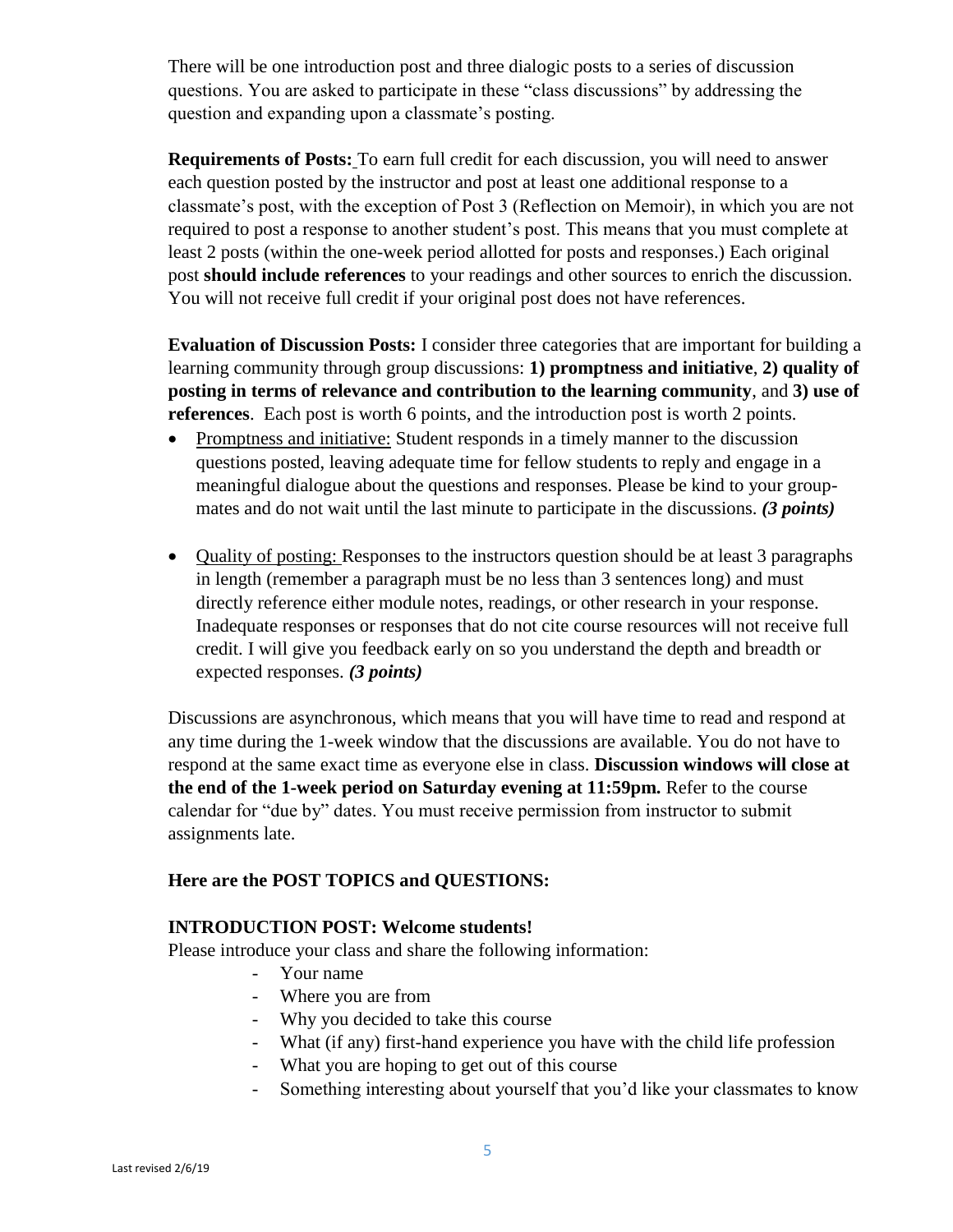## **POST 1: Research and Child Life**

What are the current research gaps in child life and why is it important for us to bridge those gaps? Why is it important for child life specialists to use evidence and research to guide their work?

You must RESPOND to at least ONE post to gain full credit.

# **POST 2: Preparation**

Certified Child Life Specialists (CCLS) use procedure preparation as a key intervention strategy. However, we often face roadblocks from parents or staff, who may think that procedure preparation is not in the best interest of the child. Imagine that you are a CCLS, meeting a 9-year-old boy and his family. The boy is having surgery in the morning, but his parents have not told him about it. When you introduce yourself to them (in the hall, when the boy is not present), they tell you that they don't want anyone to tell him about the surgery.

- Why do you think that the parents do not want to tell the boy anything?

- How would you go about explaining the risks of not preparing the child for his surgery?

- How would you go about explaining the benefits of preparation to them? - You now want to explain to the parents some strategies you have for making this preparation a success. Please list at least 2 strategies that you would describe to the parents, to help them understand how this could be successful.

You must RESPOND to at least ONE post to gain full credit.

# **POST 3: Reflection on J Gentille's Memoir**

Jamie Gentille's memoir, *Surviving HIV: Growing up a secret and being positive,* told the story of your professor's own life as a child in the healthcare system. In this post, your professor, Jamie, welcomes you to comment on the book and/or ask her any questions that you may have about her story. Jamie is –literally – an open book, and hopes that her story sparks discussion and opens minds to what children may go through in the medical world. This post is meant to be open-minded and thought-provoking – please use it as an opportunity to engage your professor in discussion about child life, her personal story, and anything else that you may be wondering in regards to children in healthcare. Ask questions, make comments, and pick your professor's brain! All questions are welcome.

**II. Quizzes** (Two exams worth 10 points each = 20 points)

There will be two quizzes that will cover class lectures, discussions, readings, etc. The exams will not be cumulative (i.e., the second exam will cover material after the first exam only).

**III. Homework Assignments** (Two HW assignments worth 20 points each  $= 40$  points)

There will be two homework assignments due during the semester. Students are on their honor to complete their homework assignments using their own words and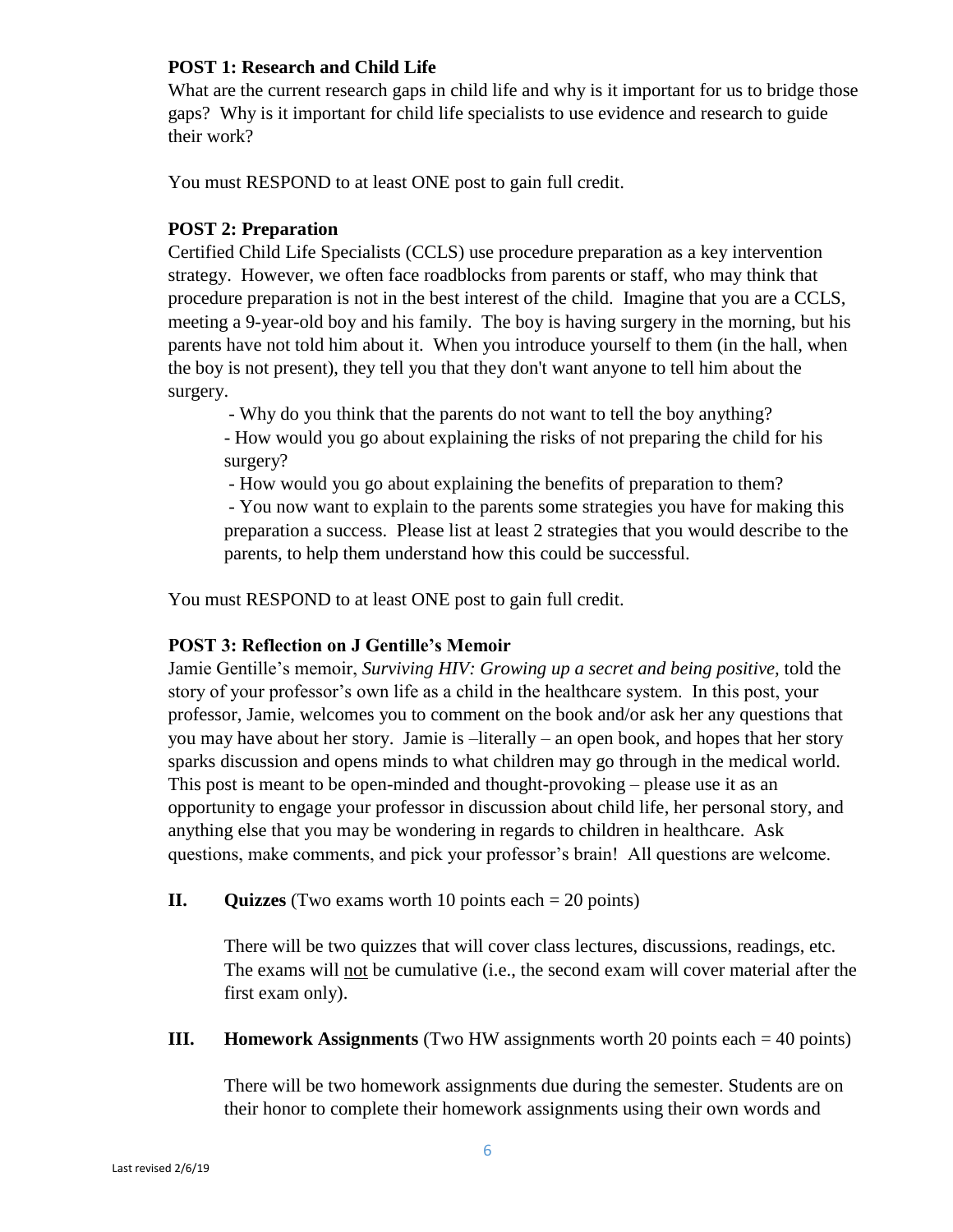ideas. Students must cite any and all sources used to write and construct their ideas for their papers. A word to the wise: "When in doubt, cite it!" If you have any questions about how to cite your sources, please utilize the university educational library services. Homework assignments should be written and formatted according to American Psychological Association (APA),  $6<sup>th</sup>$  Edition, style rules (i.e., papers should be typed using 12-pt. font with 1-inch margins, double space, and cite your sources following your sentence of text).

#### **Homework Assignment 1: Your Own Children's Hospital**

Please design your own Ideal Children's Hospital. The object of this is to take what you have learned in the course and apply it to create your own hospital, as if you were the CEO and in charge of every single detail. Your task is to create the most child-friendly hospital that provides not only the best medical care, but also tends to the psychosocial needs of children and their families. Your paper MUST include references from:

Thompson text Course Learning Content At least 3 separate hospital websites

Please describe your hospital using the format outlined below. Use specific examples and refer to what we have been discussing about developmental ages and stages when appropriate. You can also get creative and include sketches to illustrate your conceptual ideas.

The final grade will be based on the student's ability to meet the writing criteria listed below. Students are required to site resources accordingly. The reflective paper must not exceed a maximum of five (5) pages typed in APA style. (This does not include any pages of graphics or illustrations).

#### **Your Website**

What are the main sections that you will include? What essential information will you provide? What interactive components would you include? What other tools and resources will you provide?

#### **The Lobby**

How will you make the lobby welcoming? How will you make the lobby inviting and not intimidating? How will you serve families who do not speak English?

#### **The People**

How will you convey a sense of safety and security? Will you have any specific system of uniforms for staff members? What training will you require of all staff who work in your hospital? What services will you offer your staff to promote job satisfaction?

#### **Play Activity Space**

What rooms will you have available for children and teens? How will you design it to serve various stages of child development?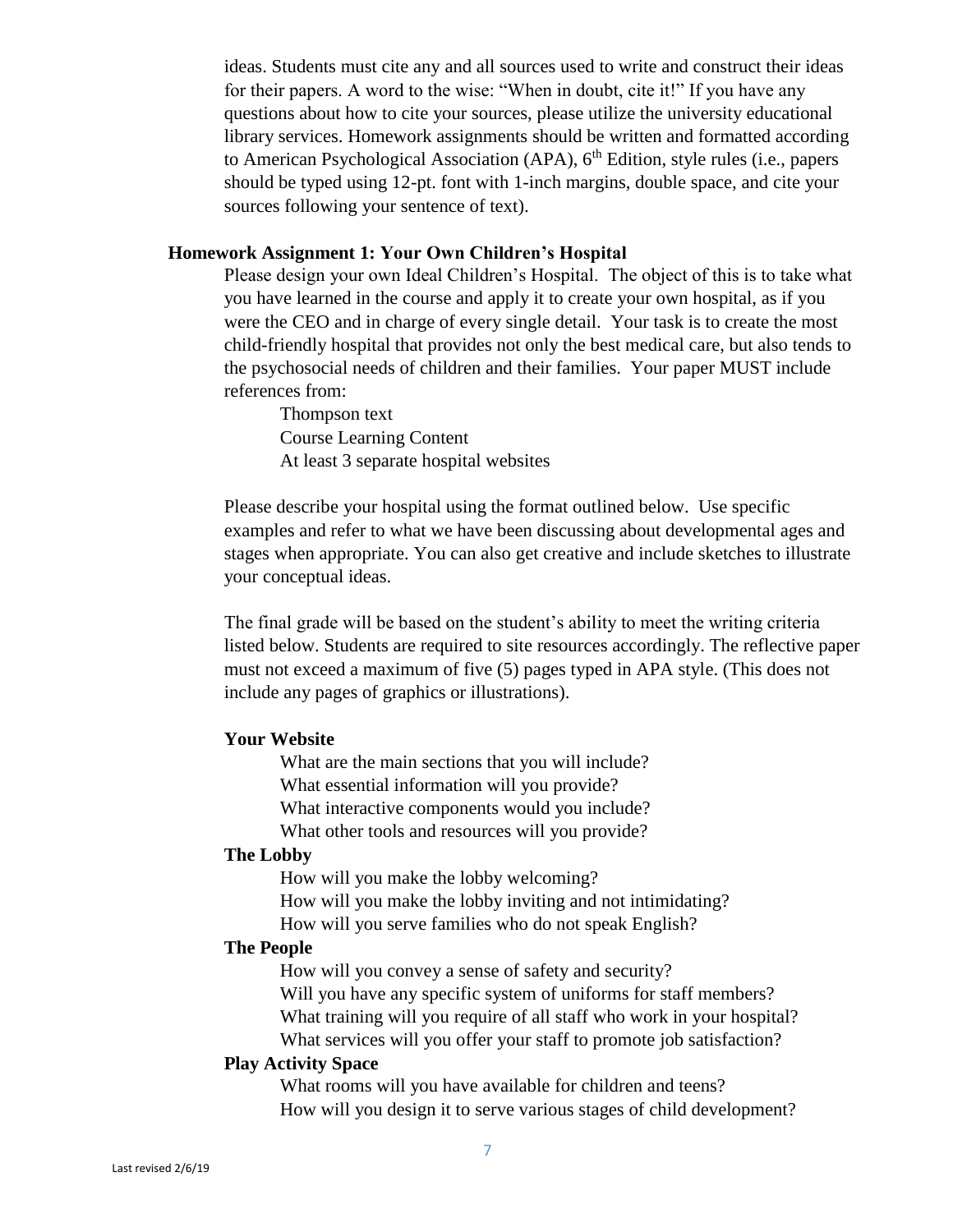How will you design it to meet the needs of children which may have limited physical ability?

Will you have any special events in these spaces? If so, describe what purpose these will serve.

Will you allow staff and physicians to perform any medical procedures in these spaces? Why or why not?

## **The Patient Rooms**

What will you include in your patient room to support parents? What will you include in your patient room to support patients? What will your policy be on parents staying overnight and why?

#### **The Treatment/Procedure Rooms**

Will you include designated treatment rooms in your hospital? Why or why not?

What will your policy be on parents being present during procedures and why?

### **Other**

Besides the play/activity spaces, the treatment rooms, and the patient rooms, what specific rooms/spaces would you include in your hospital design to support the family.

Are there any additional features that you would include to make your hospital stand out?

#### **Homework Assignment 2:** *Healthcare Experience Interview:*

Conduct an interview with someone you know who has had experience with an infant, child, or teen in the hospital setting (i.e. Emergency Room, inpatient stay, same day surgery, clinic, specialist appointment, outpatient lab, medical imaging). Possibilities include:

- A sibling of someone who was in the hospital as a child.
- A parent who has taken their child to the hospital.
- The person who was in the hospital as a child or teen, who can recall the experience.

Students are required to cite a minimum of four (4) scholarly sources using current scholarly journal articles and course material to support findings. Integration of course material should demonstrate understanding of course concepts as applied to the interview questions. *The paper must not exceed a maximum of five (5) pages typed using APA format.* Late papers will not be accepted, unless the student has made arrangements with the instructor.

## **If interviewing the parent or the individual, gather the following information during the interview:**

- How long ago did the medical encounter occur?
- Who was the patient during the encounter?
- What was the reason for the encounter?
- How long did the encounter last?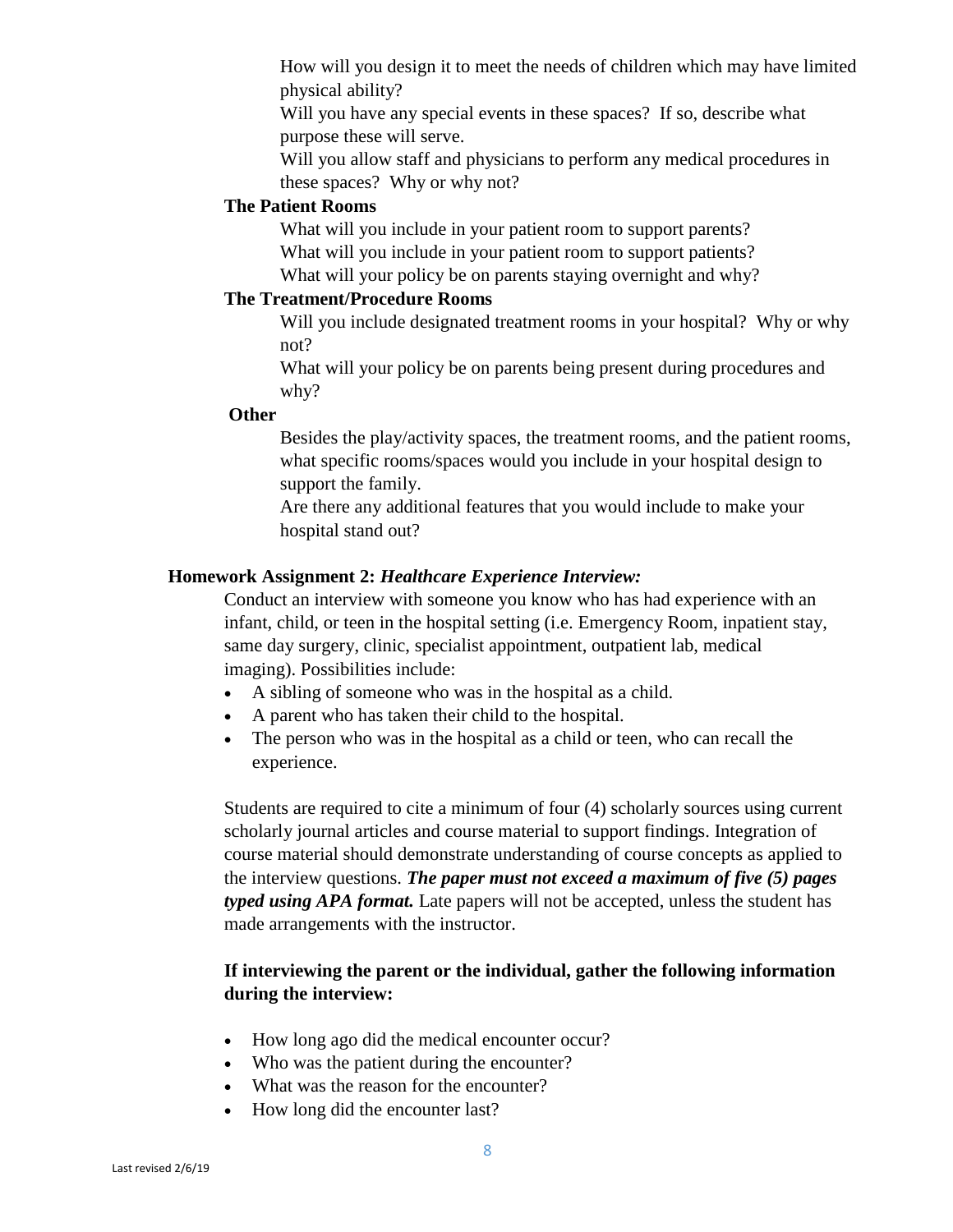- How much information did they have before the encounter?
- Was this their first time in the medical environment?
- What was their greatest fear during the encounter?
- At what times was the visit most stressful for the parent? For the child?
- How did the family cope with the hospital encounter? What did they do to make it easier?
- Were opportunities available for their child to play while in the hospital?
- How did hospital staff demonstrate their knowledge of the unique needs of children?
- Did they meet a Child Life Specialist? If so, what interventions were provided? How was it helpful?
- Did the healthcare team include them in care plan decisions?
- How easy or difficult was it to communicate with the healthcare team?
- Were they able to be present with their child during procedures?
- How could the visit have been made easier and less stressful?

# **If interviewing a sibling, gather the following information:**

- Basic data about the visit (see bullets 1-3 above)
- Did they visit their sibling in the hospital?
	- o If yes-
		- What was it like?
		- Were they given information before the visit? By whom? What information did they find helpful or wish they had been given?
		- Did they have questions or concerns before, during or after the visit? How were those concerns addressed?
	- o If no-
		- How did they feel about not visiting?
		- Did they have questions or concerns about their hospitalized sibling? How were their concerns addressed?
- Had they had prior experience with being at the hospital themselves?

The paper should summarize the family's experiences and include the answers to the above questions. Also include how a CCLS supported the child/family, or could have helped the child/family if a CCLS was not involved. Was there anything they shared that surprised you?

IV. **Final Exam (20 points):** The final exam is cumulative covering material from the entire semester. The final exam will include a combination of multiple choice and short essay questions.

# **Grading**

| $97-100 \t A+$<br>Below 60 F<br>$87-89$ B+<br>77-79 C+<br>60-69 D |  |
|-------------------------------------------------------------------|--|
|-------------------------------------------------------------------|--|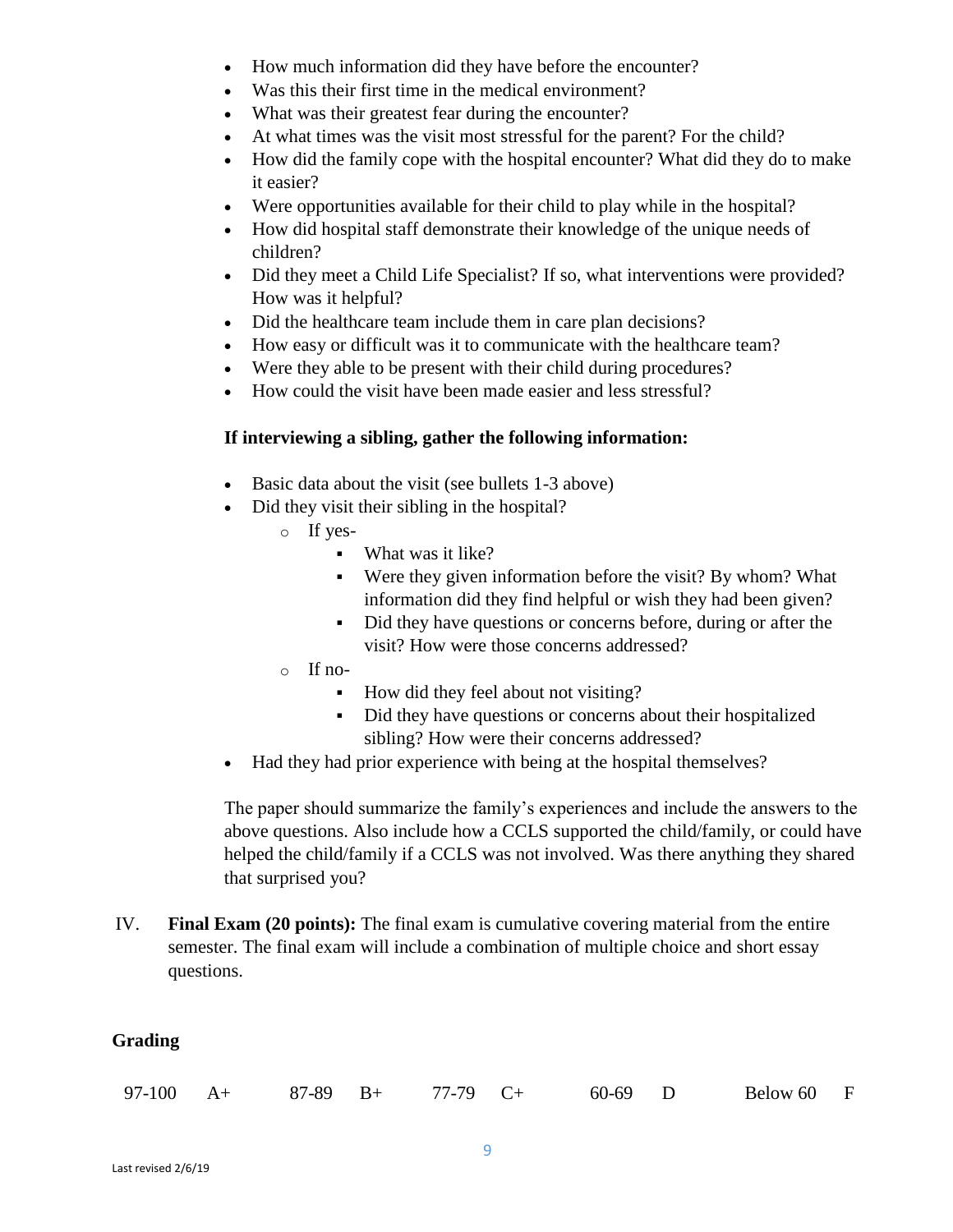| 93-96 | 83-86 B    | 73-76 C  |  |
|-------|------------|----------|--|
| 90-92 | $80-82$ B- | 70-72 C- |  |

All CEHD undergraduate and graduate students are held to the university grading policies as described in the Academic Policies section of the current catalog, which can be accessed at [http://catalog.gmu.edu.](http://catalog.gmu.edu/) Those students enrolled in a CEHD Licensure Graduate Certificate program, however, must earn a B- or better in all licensure coursework. A degree-seeking graduate student will be dismissed after accumulating grades of F in two courses or 9 credits of unsatisfactory grades (C or F) in graduate courses. A 3.0 grade point average is required for completion of the graduate degree.

### **Professional Dispositions**

Students are expected to exhibit professional behaviors and dispositions at alltimes. See<https://cehd.gmu.edu/students/polices-procedures/>

#### **Class Schedule**

| <b>Week/Date Topic</b> |                                                                           | <b>Readings and</b><br><b>Assignments DUE</b>                                                                       |
|------------------------|---------------------------------------------------------------------------|---------------------------------------------------------------------------------------------------------------------|
|                        | Module 1: Course Overview, Self-Reflection, and Foundations of Child Life |                                                                                                                     |
|                        | <b>Course Overview</b>                                                    | Ch 1, Thompson                                                                                                      |
|                        |                                                                           | p. 3-16                                                                                                             |
|                        |                                                                           | p. 21-22                                                                                                            |
| 1:8/26                 | Child Life: History, Evolution and Scope of Practice                      | p. 25-30                                                                                                            |
|                        |                                                                           | <b>BB:</b> Introduce yourself to                                                                                    |
|                        |                                                                           | the class                                                                                                           |
| 2:9/2                  | <b>Theoretical Foundations of Child Life</b>                              | Ch 2, Thompson, all pgs                                                                                             |
| 3:9/9                  | Research in Child Life                                                    | Ch <sub>3</sub> , Thompson<br>p. 55-60<br>p. 66-70<br>www.childlife.org<br><b>BB: POST 1 and</b><br><b>Response</b> |
| 4:9/16                 | Developmental Issues: Infants, Toddlers and                               | Refer to Ch 2, Thompson                                                                                             |
|                        | Preschoolers, School Age, Tweens and Adolescents                          |                                                                                                                     |
| 5:9/23                 | Quiz #1                                                                   | QUIZ <sub>1</sub>                                                                                                   |
|                        | <b>Module 2: Child Life Interventions</b>                                 |                                                                                                                     |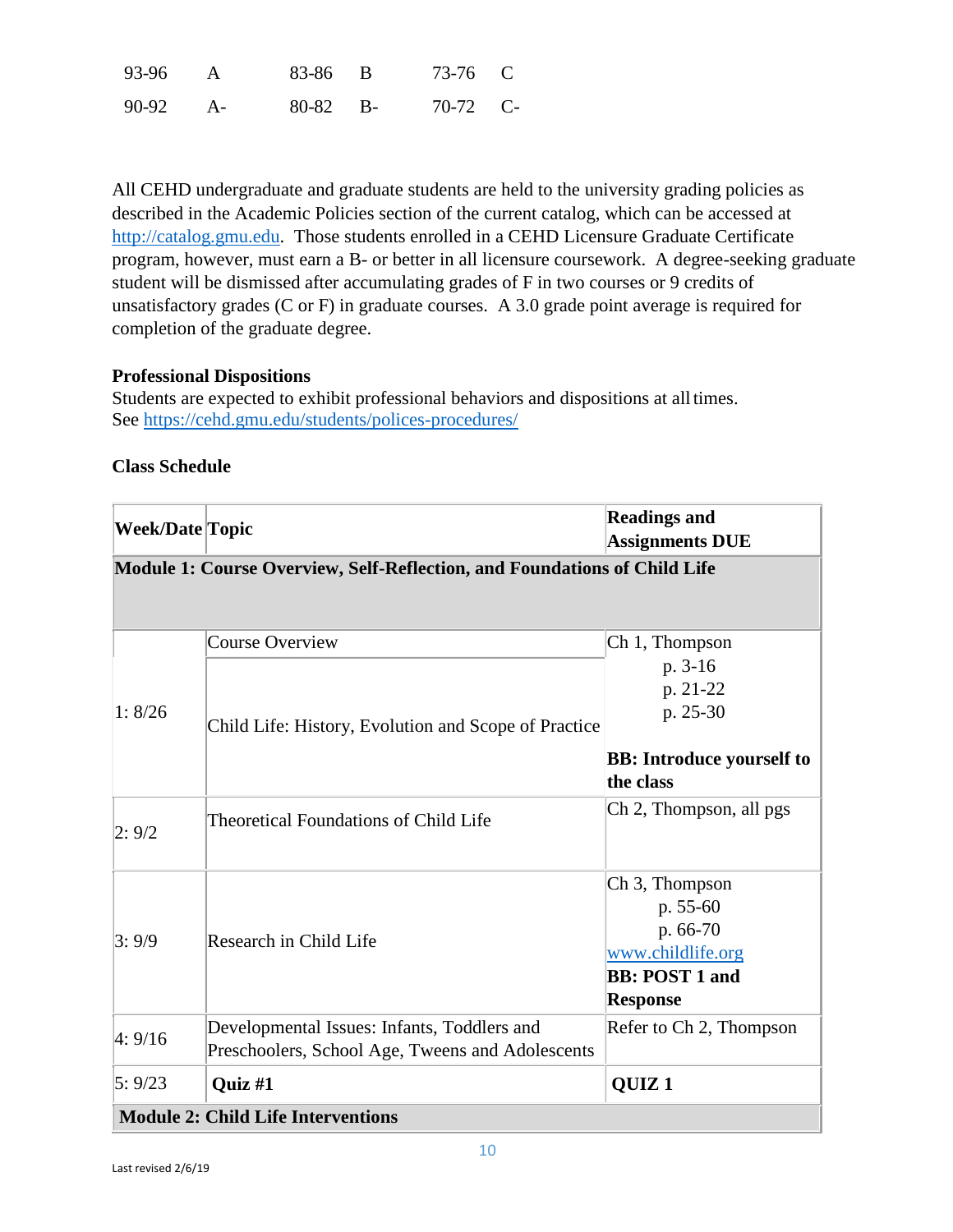| Ch 7, Thompson<br>Assessment<br>p. 195-210<br><b>Procedure Preparation</b><br>6:9/30<br>Procedure Support<br><b>BB: POST 2 and</b><br><b>Response</b><br>Therapeutic Play<br><b>Medical Play</b><br>7:10/7<br>Normalization<br>8:10/14<br><b>Fall Break</b><br><b>Make Good Choices</b><br>9:10/21<br>Pain Management<br>See Blackboard<br>Ch 12, Thompson<br>p. 400-416<br><b>Sibling Support</b><br>10: 10/28<br>Death, Dying, and Bereavement<br>11:11/4<br>QUIZ <sub>2</sub><br>Quiz #2<br><b>Module 3: Application of Child Life Services</b><br>12:11/11<br>Patient & Family Centered Care<br>Ch 7, Thompson<br>Communicating with the Multidisciplinary Team &<br>13:11/18<br><b>Documentation Processes</b><br>p. 210-216<br><b>BB: POST 3</b><br>14: 11/25<br>Thanksgiving Week<br>Eat all the turkey<br>Ch 4, Thompson |                                         |                                                           |
|----------------------------------------------------------------------------------------------------------------------------------------------------------------------------------------------------------------------------------------------------------------------------------------------------------------------------------------------------------------------------------------------------------------------------------------------------------------------------------------------------------------------------------------------------------------------------------------------------------------------------------------------------------------------------------------------------------------------------------------------------------------------------------------------------------------------------------|-----------------------------------------|-----------------------------------------------------------|
|                                                                                                                                                                                                                                                                                                                                                                                                                                                                                                                                                                                                                                                                                                                                                                                                                                  |                                         | Ch 9, Thompson, all pgs                                   |
|                                                                                                                                                                                                                                                                                                                                                                                                                                                                                                                                                                                                                                                                                                                                                                                                                                  |                                         | Ch 8, Thompson, all pgs                                   |
|                                                                                                                                                                                                                                                                                                                                                                                                                                                                                                                                                                                                                                                                                                                                                                                                                                  |                                         |                                                           |
|                                                                                                                                                                                                                                                                                                                                                                                                                                                                                                                                                                                                                                                                                                                                                                                                                                  |                                         |                                                           |
|                                                                                                                                                                                                                                                                                                                                                                                                                                                                                                                                                                                                                                                                                                                                                                                                                                  |                                         | Ch 13, Thompson, all pgs<br><b>Homework Assignment #1</b> |
|                                                                                                                                                                                                                                                                                                                                                                                                                                                                                                                                                                                                                                                                                                                                                                                                                                  |                                         |                                                           |
|                                                                                                                                                                                                                                                                                                                                                                                                                                                                                                                                                                                                                                                                                                                                                                                                                                  |                                         |                                                           |
|                                                                                                                                                                                                                                                                                                                                                                                                                                                                                                                                                                                                                                                                                                                                                                                                                                  |                                         | Ch 6, Thompson, all pgs                                   |
|                                                                                                                                                                                                                                                                                                                                                                                                                                                                                                                                                                                                                                                                                                                                                                                                                                  |                                         | Ch 5, Thompson, all pgs                                   |
|                                                                                                                                                                                                                                                                                                                                                                                                                                                                                                                                                                                                                                                                                                                                                                                                                                  |                                         |                                                           |
| p. 104-125<br>Self-Care in Healthcare<br>15:12/2                                                                                                                                                                                                                                                                                                                                                                                                                                                                                                                                                                                                                                                                                                                                                                                 | <b>Ethical Guidelines in Child Life</b> |                                                           |
| 16:12/9<br><b>Final Exam</b><br><b>FINAL EXAM</b>                                                                                                                                                                                                                                                                                                                                                                                                                                                                                                                                                                                                                                                                                                                                                                                |                                         | <b>Homework Assignment #2</b>                             |

Note: Faculty reserves the right to alter the schedule as necessary, with notification to students.

# **Core Values Commitment**

The College of Education and Human Development is committed to collaboration, ethical leadership, innovation, research-based practice, and social justice. Students are expected to adhere to these principles: [http://cehd.gmu.edu/values/.](http://cehd.gmu.edu/values/)

# **GMU Policies and Resources for Students**

*Policies*

 Students must adhere to the guidelines of the Mason Honor Code (see <https://catalog.gmu.edu/policies/honor-code-system/> ).